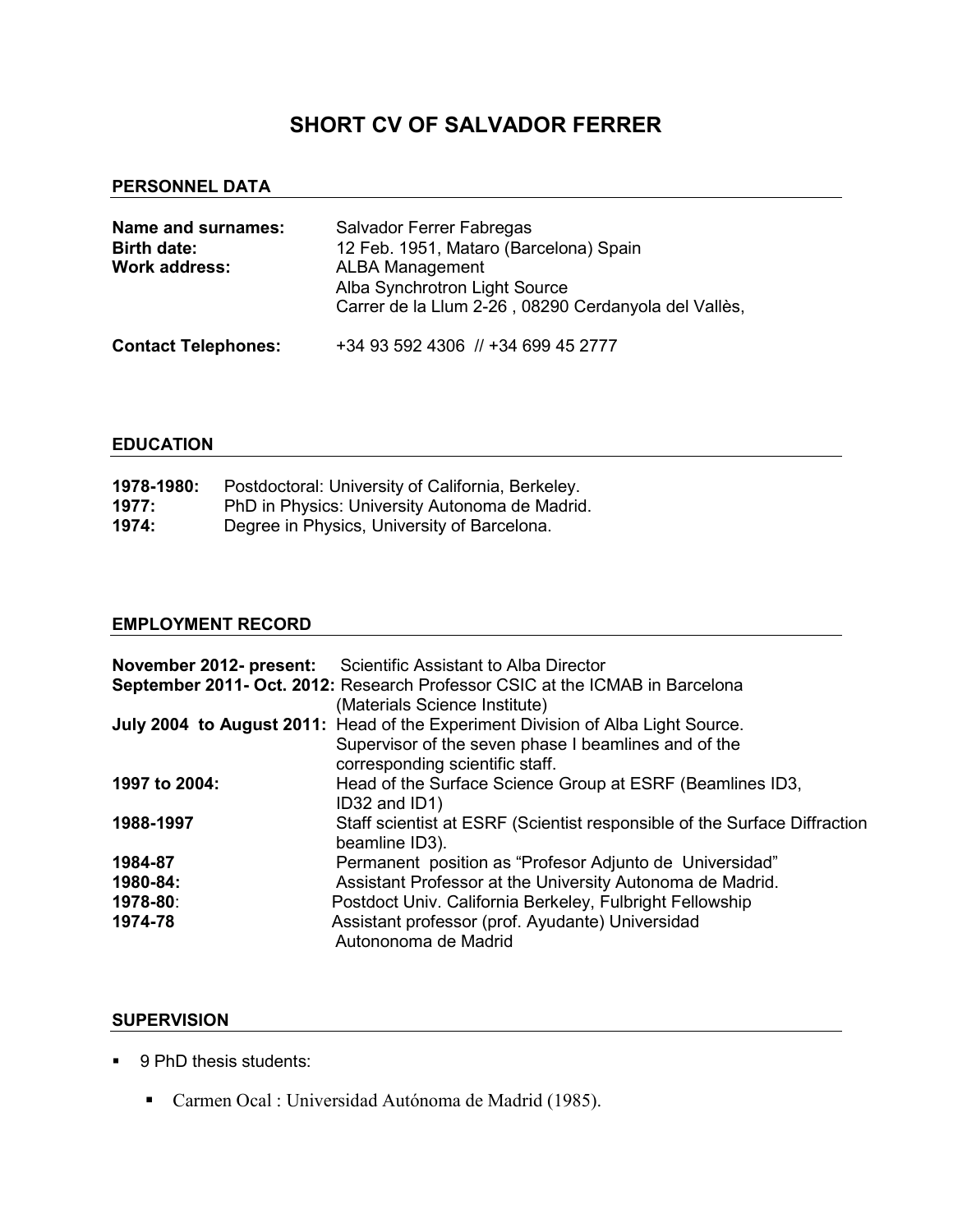- Juan Jose Miguel Llorente : Universidad Autónoma de Madrid (1989).
- Alejandro Sanchez Grueso : Universidad Autónoma de Madrid (1989)
- :Jose Angel Martin Gago, ESRF. (1992)
- **Javier Diaz, ESRF (1993)**
- Pablo Fajardo, ESRF (1995)
- Manuel Secundino Valvidares (2003)
- **Marcelo Ackerman** (2004)
- **Joan Vila**  $(2005)$
- 15 Postdocts:
	- Mari Carmen Asensio (CSIC), Luis Vazquez (CSIC), Jordi Fraxedas (CSIC), Victor Etgens (CNRS ), Xavier Torrelles (CSIC), Jesus Alvarez (UAM), Edvin Lundgren (Max Lab, Suecia), Helena Isern (CSIC-ESRF), Paul Steadman (Univ. Leicester ), Kevin Peters (Univ. Chicago), Carlos Quiros (UAM-Univ. Oviedo), Ioana Popa (ESRF), Hyojung Kim (ESRF), Christopher Walker (ESRF), Olivier Balmes (ESRF).

# INVITED TALKS IN INTERNATIONAL MEETINGS

About 35

# PUBLISHED PAPERS

About 200

# **OTHER**

- Member of the Conseil Scientifique del LURE (Orsay, Francia) in 1997-99
- Member of "Conseil de Laboratoire" Evaluation of Groupe de Physique des Solides (CNRS, Univ. de Paris 6 y Univ. de Paris 7) year 2000.
- Member of Beamtime allocation panel: Elettra (Trieste). (1998 -2001)
- Member of Conseil de Laboratoire : Materiaux et Surfaces » and ' Laboratoire de Magnetisme » CNRS , Strasbourg (2008)
- Member of the SAC (Scientific Advisory Committee) of Soleil Synchrotron 2001-05
- Member of the SAC of the European XFEL (Hamburg) 2010-2014
- Head of the Spanish delegation at the ESRF Council 2005-2011
- Member of the SAC/MAC Committee of Sesame (Jordan light source project).2010-2014
- Member of beamtine allocation panel at Diamond Light Source (2015-17)
- Member of the CERIC-WRIC Central European Research Infrastructure Consortium (2017 present)
- Member of Solaris Beamtime Allocation Panel (2018-present)

# SCIENTIFIC INTERESTS